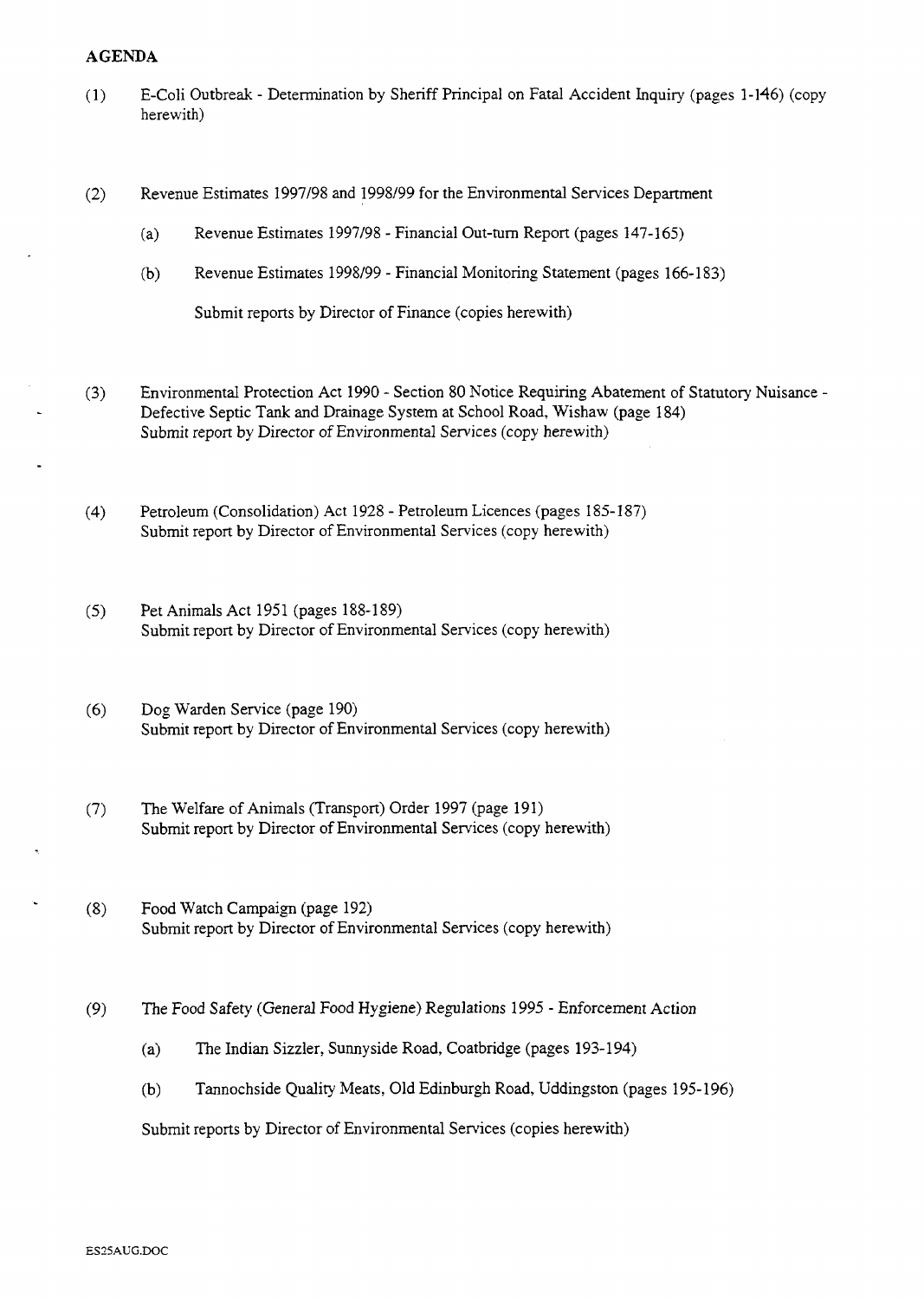- (10) The Food Labelling Regulations 1996 Enforcement Action Birkenshaw Superstore, Old Edinburgh Road, Uddingston (page 197) [Submit report by Director of Environmental Services \(copy herewith\)](HTTP://mars.northlan.gov.uk/xpedio/groups/public/documents/report/043710.pdf)
- (1 1) Vehicle Replacement Programme 1998/99
	- (a) Lease of Vehicles (pages 198-201) [Submit report by Director of Environmental Services \(copy herewith\)](HTTP://mars.northlan.gov.uk/xpedio/groups/public/documents/report/043711.pdf)
	- (b) Cancellation of Contracts Submit report by Director of Environmental Services (copy to follow)
- (12) Debt Counselling Service (pages 202-205) [Submit report by Director of Environmental Services \(copy herewith\)](HTTP://mars.northlan.gov.uk/xpedio/groups/public/documents/report/043712.pdf)
- (13) [Authorisation of Officers in terms of the Medicines Act 1968 \(pages 206-207\)](HTTP://mars.northlan.gov.uk/xpedio/groups/public/documents/report/043713.pdf)  Submit report by Director of Environmental Services (copy herewith)
- (14) Environmental Services Department Creation of Post of Janitor Submit report by Director of Environmental Services (copy to follow)
- (15) Consultation Papers:
	- Water Supply (Water Quality) (Scotland) Regulations 1990 Environmental Quarterly  $(a)$ Report of West of Scotland Water (page 208) [Submit report by Director of Environmental Services \(copy herewith\)](HTTP://mars.northlan.gov.uk/xpedio/groups/public/documents/report/043714.pdf)
	- $(b)$ [Proposed Amendments to the Special Waste Regulations 1996 and the Waste Management](HTTP://mars.northlan.gov.uk/xpedio/groups/public/documents/report/043715.pdf)  Licensing Regulations 1994 (pages 209-211) Submit report by Director of Environmental Services (copy herewith)
	- [Guidelines on the Control of Outbreaks of Food Borne Disease \(pages 212-214\)](HTTP://mars.northlan.gov.uk/xpedio/groups/public/documents/report/043716.pdf)   $(c)$ Submit report by Director of Environmental Services (copy herewith)
	- Proposed Amendment to the Reservoirs Act 1975 (pages 215-216)  $(d)$ [Submit report by Director of Environmental Services \(copy herewith\)](HTTP://mars.northlan.gov.uk/xpedio/groups/public/documents/report/043717.pdf)
	- Policy Issues for the Scottish Parliament Development Services and Protective Services  $(e)$ (pages 2 17-220) [Submit report by Director of Environmental Services \(copy herewith\)](HTTP://mars.northlan.gov.uk/xpedio/groups/public/documents/report/043718.pdf)
	- [Codes of Recommendations for the Welfare of Livestock: Revision of the Sheep Code](HTTP://mars.northlan.gov.uk/xpedio/groups/public/documents/report/043719.pdf)   $(f)$ (pages 221-222) Submit report by Director of Environmental Services (copy herewith)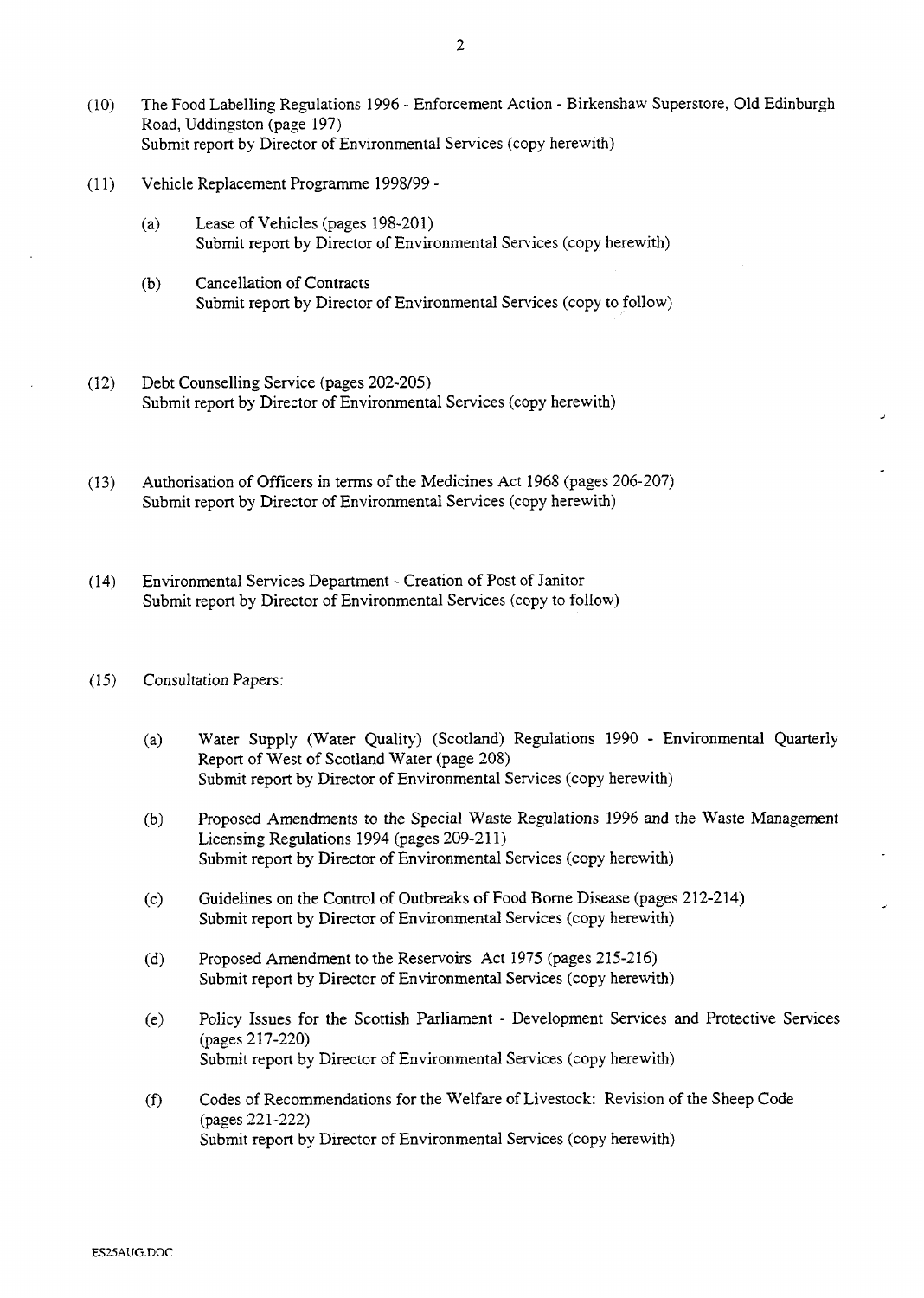## (16) Conferences

- (a) National Waste Strategy Scotland Stirling 27 August 1998 Consider invitation by the Scottish Environment Protection Agency
- (b) 49th Annual Conference of the Scottish Accident Prevention Council Dunkeld, 7 and 8 September 1998 Consider invitation by the Scottish Accident Prevention Council
- (c) 1 st Annual Conference of Forward Scotland Dundee, I0 September *<sup>1998</sup>* Consider invitation by Forward Scotland
- (d) Association of Direct Labour Organisations (Scotland) Direct Services Seminar Aviemore, 7 - 9 October, 1998 Consideration invitation by the Association.

 $\ddot{\phantom{1}}$